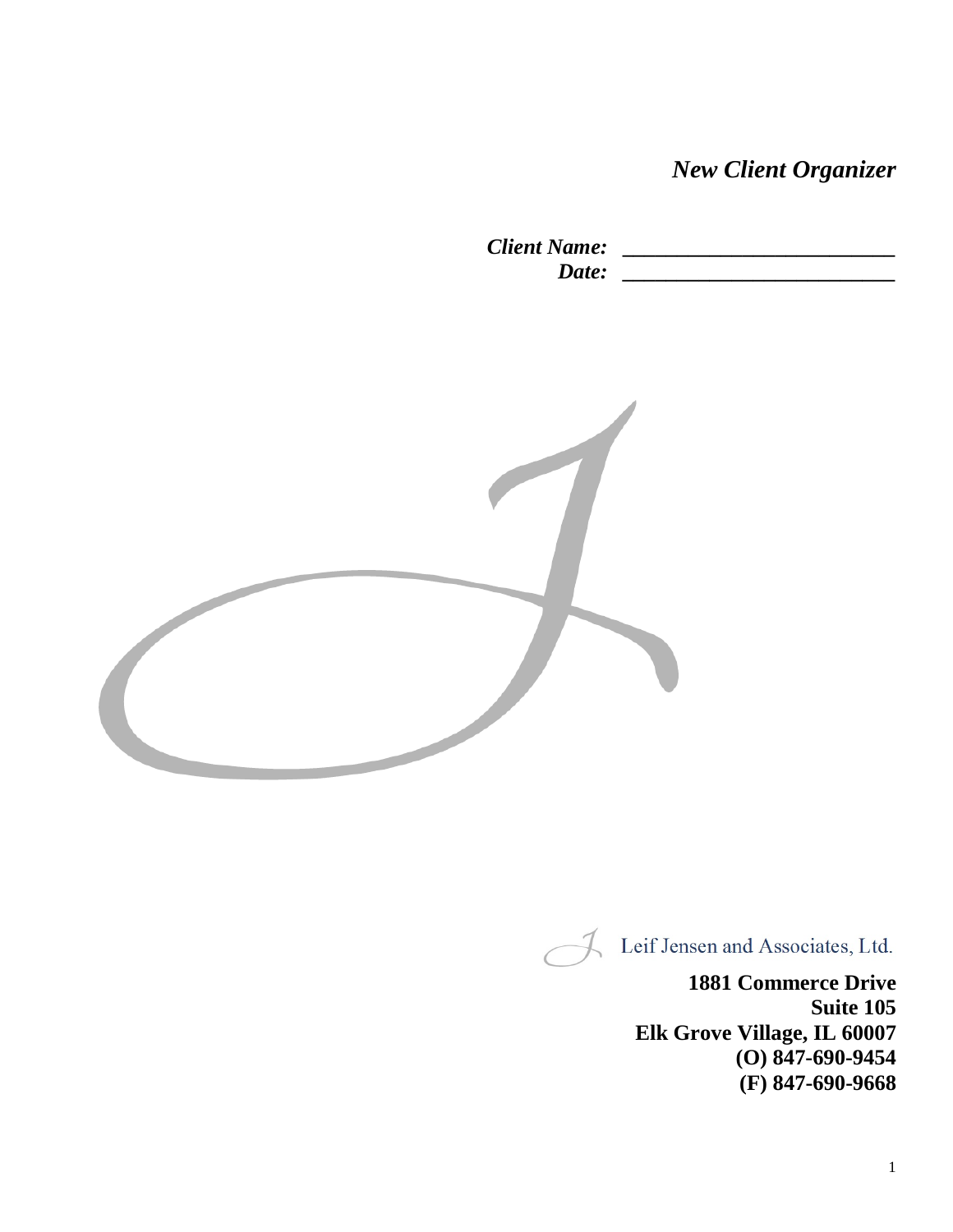## PERSONAL INFORMATION

| Married? Yes No   |                      |                   |                        |  |
|-------------------|----------------------|-------------------|------------------------|--|
|                   |                      |                   |                        |  |
|                   |                      |                   |                        |  |
|                   |                      |                   |                        |  |
|                   |                      |                   |                        |  |
|                   |                      |                   |                        |  |
| <b>OCCUPATION</b> |                      |                   |                        |  |
|                   |                      |                   |                        |  |
|                   |                      |                   |                        |  |
|                   |                      |                   |                        |  |
|                   |                      |                   |                        |  |
|                   |                      |                   |                        |  |
| <b>DEPENDENTS</b> |                      | Dependant of      |                        |  |
| First Name        | Date of Birth        | Client A Client B | Social Security Number |  |
|                   |                      | $Y/N$ $Y/N$       |                        |  |
|                   |                      | $Y/N$ $Y/N$       |                        |  |
|                   | $\frac{1}{\sqrt{2}}$ | $Y/N$ $Y/N$       |                        |  |
|                   |                      | Y/N<br>Y/N        |                        |  |
|                   |                      | $Y/N$ $Y/N$       |                        |  |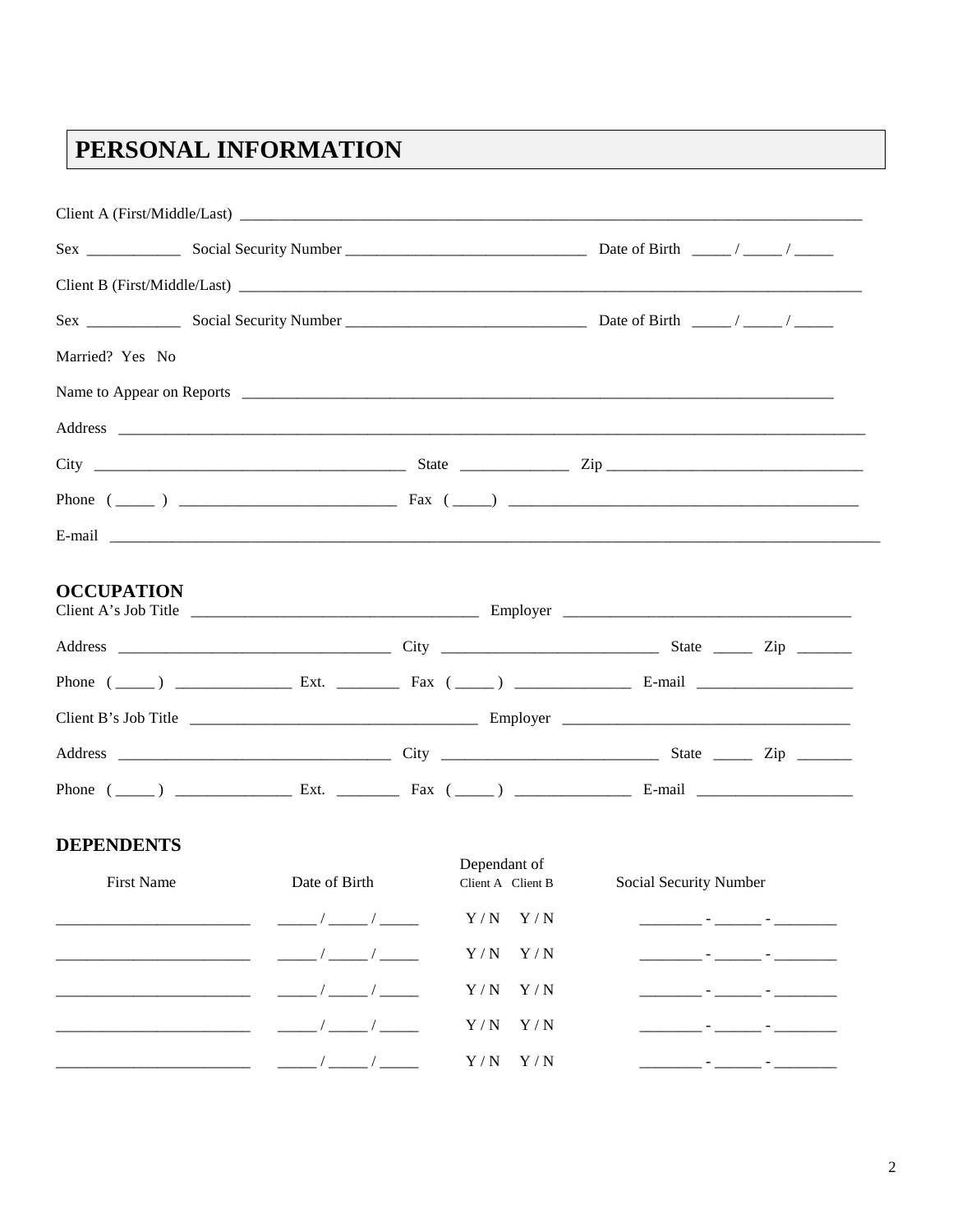| Advisor                           | Address | Phone Number |
|-----------------------------------|---------|--------------|
|                                   |         |              |
| Attorney                          |         |              |
|                                   |         |              |
| Accountant                        |         |              |
|                                   |         |              |
| <b>Stock Broker/Money Manager</b> |         |              |
|                                   |         |              |
| Financial Advisor                 |         |              |
|                                   |         |              |
| <b>Insurance Agent</b>            |         |              |
|                                   |         |              |
| Other                             |         |              |
|                                   |         |              |
| Other                             |         |              |